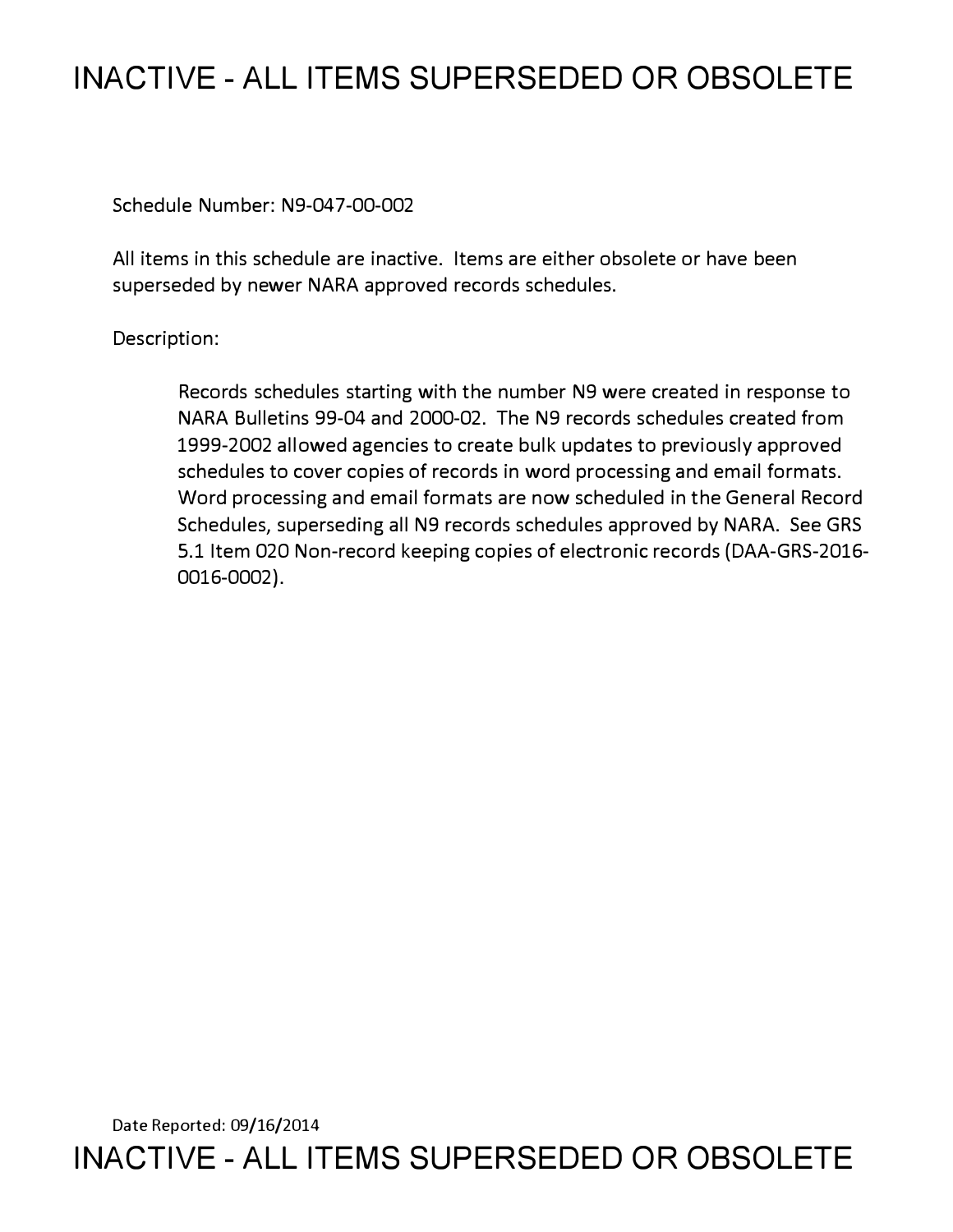| <b>REQUEST FOR RECORDS DISPOSITION AUTHORITY</b><br>To<br>NATIONAL ARCHIVES & RECORDS ADMINISTRATION<br>8601 ADELPHI ROAD COLLEGE PARK, MD 20740-6001 |                                                                                                                                                                                                                                                                                                                                                                                                                                                                                                               |                                                                  | <b>JOB NUMBER</b><br>NA-47- <u>00-02</u><br>Date received<br><b>JAN 10 2000</b>                                                                                                                                               |                    |                                    |
|-------------------------------------------------------------------------------------------------------------------------------------------------------|---------------------------------------------------------------------------------------------------------------------------------------------------------------------------------------------------------------------------------------------------------------------------------------------------------------------------------------------------------------------------------------------------------------------------------------------------------------------------------------------------------------|------------------------------------------------------------------|-------------------------------------------------------------------------------------------------------------------------------------------------------------------------------------------------------------------------------|--------------------|------------------------------------|
|                                                                                                                                                       |                                                                                                                                                                                                                                                                                                                                                                                                                                                                                                               |                                                                  |                                                                                                                                                                                                                               |                    |                                    |
| <b>MAJOR SUBDIVISION</b><br>$\mathbf{2}$<br><b>MINOR SUBDIVISION</b><br>3                                                                             |                                                                                                                                                                                                                                                                                                                                                                                                                                                                                                               |                                                                  | In accordance with the provisions of $44 \cup S \cup C$ 3303a, the<br>disposition request, including amendments, is approved<br>except for items that may be marked "disposition not<br>approved" or "withdrawn" in column 10 |                    |                                    |
| NAME OF PERSON WITH WHOM TO<br>4<br><b>CONFER</b><br><b>Stanley Nusenko</b>                                                                           |                                                                                                                                                                                                                                                                                                                                                                                                                                                                                                               | <b>TELEPHONE NUMBER</b><br>5<br>410/965-8987<br>FAX 410/966-1704 | <b>DATE</b><br>$6 - 9 - 00$                                                                                                                                                                                                   |                    | ARCHIVIST OF THE UNITED STATES     |
| 6                                                                                                                                                     | <b>AGENCY CERTIFICATION</b><br>I hereby certify that I am authorized to act for this agency in matters pertaining to the disposition of its records and that the<br>records proposed for disposal on the attached _______ page(s) are not needed now for the business for this agency or will not be<br>needed after the retention periods specified, and that written concurrence from the General Accounting Office, under the<br>provisions of Title 8 of the GAO Manual for Guidance of Federal Agencies, |                                                                  |                                                                                                                                                                                                                               |                    |                                    |
|                                                                                                                                                       | $\boxtimes$ is not required                                                                                                                                                                                                                                                                                                                                                                                                                                                                                   | $\Box$ is attached, or                                           |                                                                                                                                                                                                                               | has been requested |                                    |
| <b>DATE</b><br>SIGNATURE OF AGENCY REPRESENTATIVE<br>11/23/99                                                                                         |                                                                                                                                                                                                                                                                                                                                                                                                                                                                                                               |                                                                  | TITLE<br>SSA Records Officer                                                                                                                                                                                                  |                    |                                    |
| 7 ITEM NO                                                                                                                                             | 8 DESCRIPTION OF ITEM AND PROPOSED DISPOSITION                                                                                                                                                                                                                                                                                                                                                                                                                                                                |                                                                  | 9 GRS OR<br>SUPERSEDED JOB<br><b>CITATION</b>                                                                                                                                                                                 |                    | 10 ACTION TAKEN<br>(NARA USE ONLY) |
|                                                                                                                                                       | <b>Disability Insurance Files</b>                                                                                                                                                                                                                                                                                                                                                                                                                                                                             |                                                                  |                                                                                                                                                                                                                               |                    |                                    |
|                                                                                                                                                       | (See attached submission in response to<br>NARA Bulletin 99-04)                                                                                                                                                                                                                                                                                                                                                                                                                                               |                                                                  |                                                                                                                                                                                                                               |                    |                                    |
|                                                                                                                                                       |                                                                                                                                                                                                                                                                                                                                                                                                                                                                                                               |                                                                  |                                                                                                                                                                                                                               |                    |                                    |
| <b>NOV 3 0 2000</b>                                                                                                                                   | 115-109                                                                                                                                                                                                                                                                                                                                                                                                                                                                                                       | Comp to: acency                                                  |                                                                                                                                                                                                                               |                    | STANDARD FORM 115 (REV 3-91)       |

 $\overline{\phantom{0}}$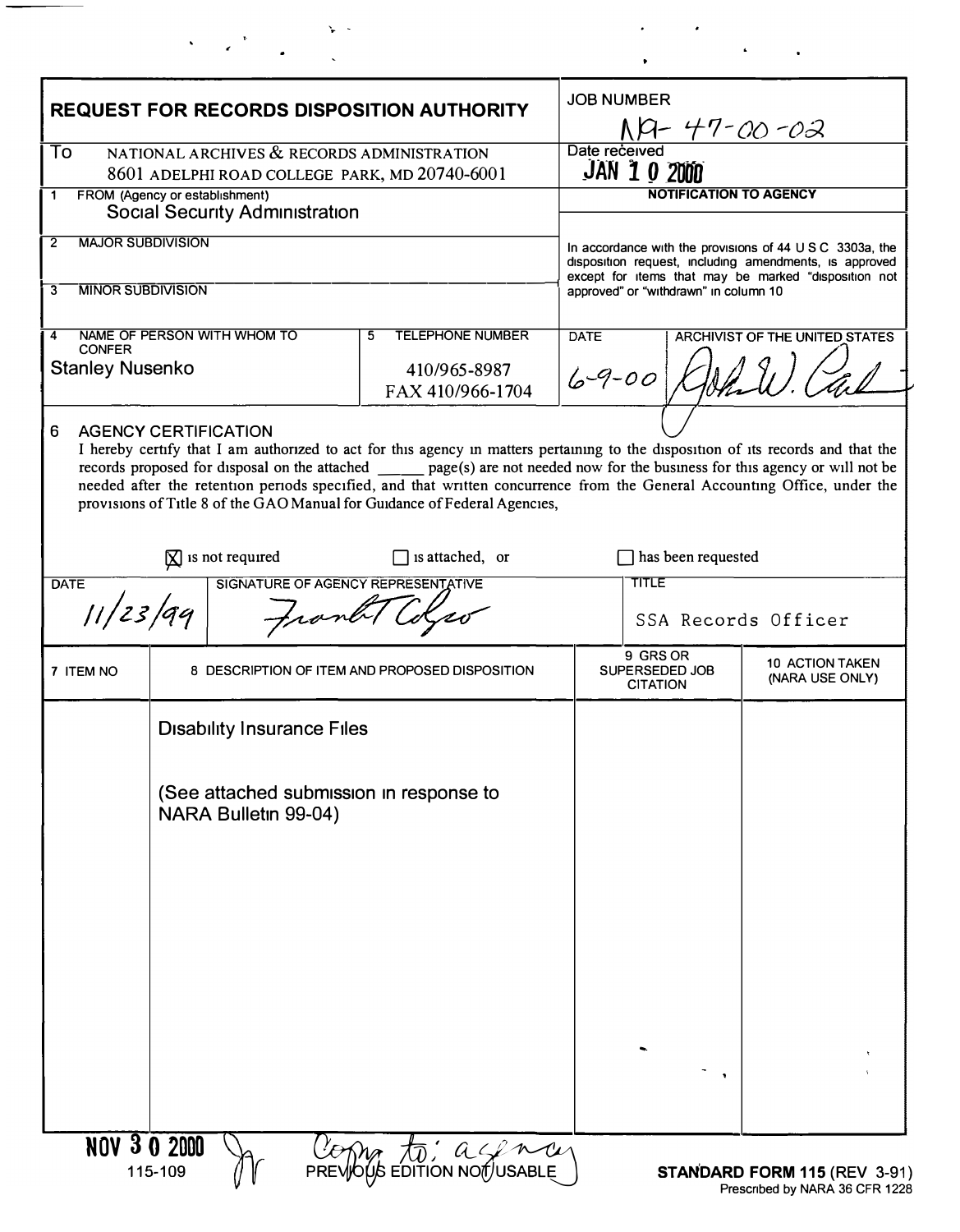#### MODEL II FINAL

 $\mathcal{L}_{\mathcal{A}}$ 

#### OFFICE OF PUBLICATIONS AND LOGISTICS MANAGEMENT SOCIAL SECURITY ADMINISTRATION

#### DISABILITY INSURANCE FILES

 $\mathcal{L}(\mathcal{L})$ 

Records accumulated by Disability Insurance Bureau

a Electromc copies created on electromc mad and word processmg system for all Disability Insurance Files under the DIB file code for all series covered by NARA Disposition Jobs [N<sub>1</sub>-47-88-2 (1], [NC<sub>1</sub>-47-77-20], [NC<sub>1</sub>-47-77-20 (b)], [NC<sub>1</sub>-47-77-20 (a)], [NC-47-89-1 (2)],  $[N1-47-88-2(3 a)], [N1-47-88-2(3 b)], [N1-47-88-2(3 c)], N1-47-88-2(3 d)], [N1-47-86-2],$  $[N1-47-86-2 (1)], [N1-47-86-2 (2)], [N1-47-95-2 (8 items in this #)]$  and except those listed under Items  $3(b) - 3(f)$  for this SF-115 (20 items, 20 temporary)

Disposition Delete after recordkeeping copy has been produced

b Electronic copies of Other Program Operations Files created on electronic mail and word processing systems (DIB file code) covered by NARA Disposition Jobs [NCl-47-81-19 (80)] (1 item, 1 temporary)

Disposition Delete after recordkeepmg copy has been produced

c Electromc copies of Program and Pohcy Records These files consist of records that establish pohcy and/or precedent for DI program action They mclude such files as Pohcy and Precedent Files [NC-174-258 (1 c )], Office Record [NC-174-258 (1 c 1)], and Other Offices [NC-174-258 (1 c 2)], (31 tems, 2 temporary)

Disposition Delete after recordkeepmg copy has been produced

d Electronic copies of Vocational Rehabilitation (VR) Program Files These records are used to determme whether a State vocational rehabilitation agency (VRA) or alternate participant can be reimbursed for the cost of vocational rehabilitation (VR) services provided to mdividuals while they are entitled to or eligible for social secunty benefits or supplemental secunty mcome (SSI) payments based on disability or blmdness They consist of such files as Master System Records [Nl-47-87-4 (2)], and Master Control Record [Nl-47-87-4 (5)], VR Refusal Workload Records [NCl-47-81-9 (IV N)], Original or Record copy [NCl-47- 81-9 *(N* N 1)), Other Copies [NCl- 81-9 ( IV N 2)), Annual *(Fourth* Quarter Summary) Report Record Copy [N1-47-87-4 (2 a)], Other Quarterly Reports and Copies of Annual Report  $[N1-47-87-4 (2 b)]$ , Management Information Data Base  $[N1-47-87-4 (4)]$ , Administrative Relationship Files [NC-47-174-258 (VII A)], Responsible Office [NCl-47-174-258 (VII A 1)], Regional Offices [NC-47-174-25 8 (A 2) ], Program Admmistratton Report Files [NC-174-25 8 (VII B)], Program Office [NC-174-25 8 (VII D 1)), Regional offices [NCl-47-81-9 (IV K )], and Verification of Beneficiary Status Files [NC-174-258 (VII E)] (15 items, 11 temporary)

Disposition Destroy 30 days after recordkeepmg copy has been produced

e Electromc copies of Black Lung Program Records These are records that document the admmistratton of the Black Lung Program, under Part B of Title IV of the Federal Coal Mme Health and Safety Act (black lung program), and consist of such files as Prepanng Office [NC-174-258 (VIII A 1)], and Black Lung X-RAY Films [NCl-47-80-11] (2items, 1temporary)